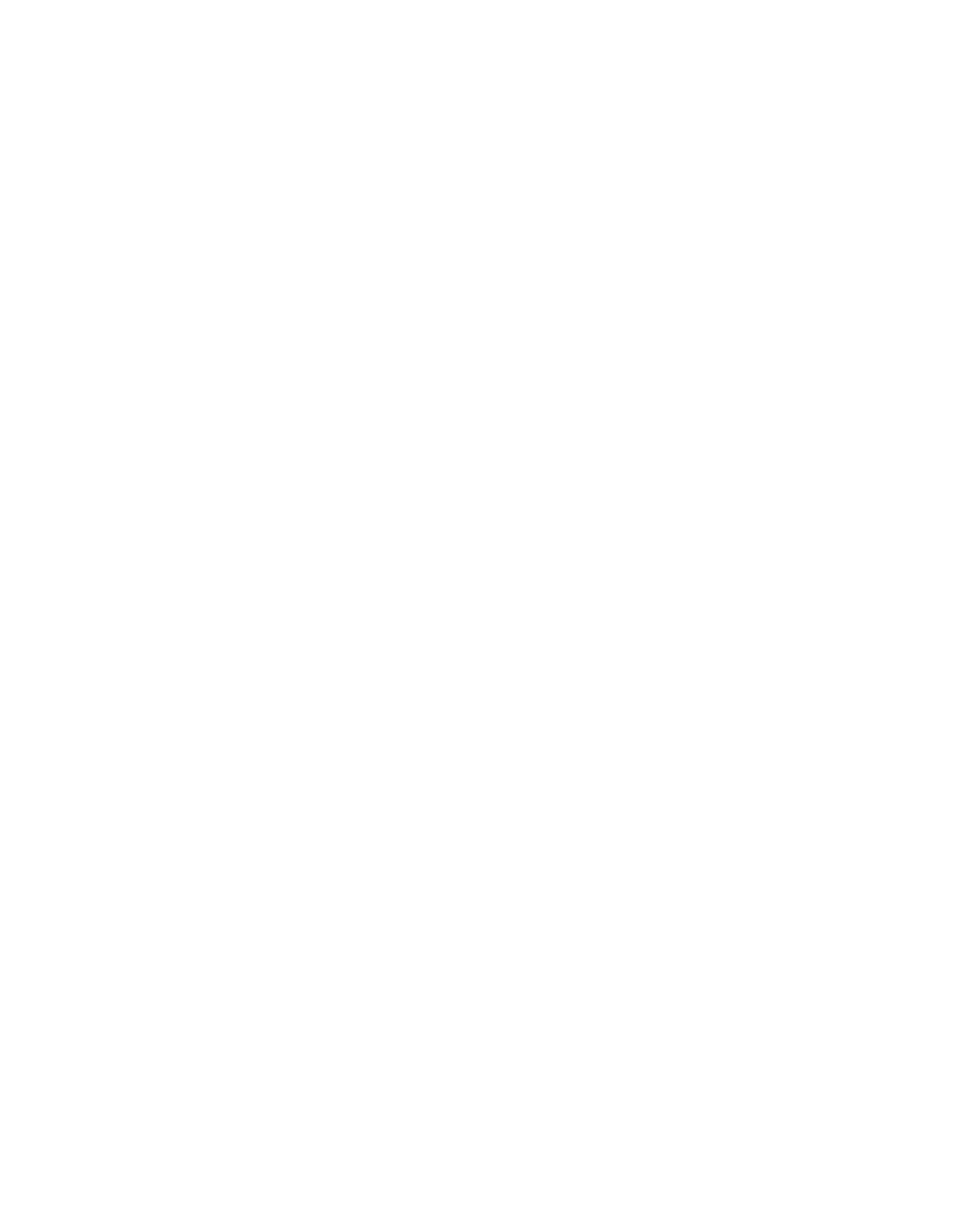## BACKGROUND: (CONT'D)

The California Penal Code specifies that the Board of Supervisors must forward its response to the Superior Court no later than July 22, 2018 (90 days from receipt).

## **FINDINGS**

## **F1. For the last ten years, there have been no reported significant security or voter fraud issues with County elections.**

*F1 Response. The respondent agrees with the finding.*

**F2. The CRO is following good cyber security and logistical security practices, with a process that is as open and accountable as is practicable under current law.** 

*F2 Response. The respondent agrees with the finding.*

**F3. The County's voting machinery is reaching the end of its maintainable life, but the County expects to implement a new system for the June 2018 election. The CRO had put aside sufficient funds for a new voting system and recommended one for purchase, which the Board of Supervisors unanimously approved.** 

*F3 Response. The respondent agrees with the finding. The CRO implemented a new voting system earlier this year.*

**F4. Vote-by-mail is the more secure method of voting in the County, simplifying logistics and avoiding the "single point of failure" where a traffic accident could wipe out all voter records for multiple polling locations.** 

*F4 Response. The respondent agrees with the finding.*

**F5. Implementation of SB 450, the California Voter's Choice Act, is not mandated. Before determining whether to implement the law, Contra Costa County is waiting to see how the law affects other counties that have chosen to implement the law, especially as it relates to the optimal number of voter centers and drop-off locations needed.** 

*F5 Response. The respondent agrees with the finding.*

**F6. The implementation of VoteCal, the new State-wide voter registration system, introduces the facility for automated updates, and it is now connected to the DMV.** 

*F6 Response. The respondent agrees with the finding.*